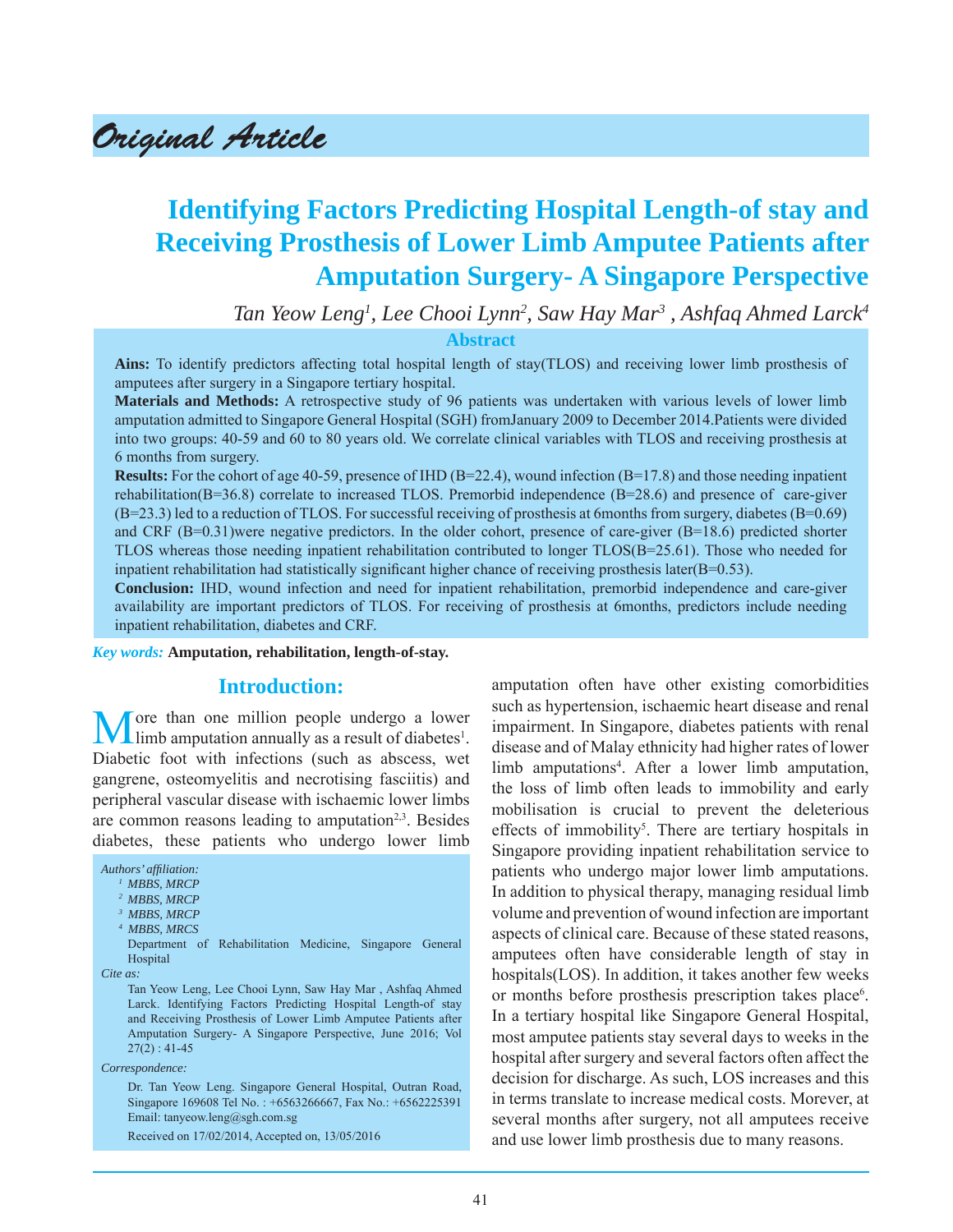It is therefore, important to establish in the acute phase, clinical factors influencing the LOS and receiving prosthesis as optimising of these factors may potentially reduce LOS and increase the likelihood of receiving prosthesis.

Aims and objectives: This is a retrospective study on amputee patients of two different age groups(40-59 and 60-80)in an acute inpatient rehabilitation prior to prosthesis fitting. We aim to identify factors predicting LOS and receiving prosthesis in these two specific group of amputees.

## **Materials and Methods**:

Ninety-six amputee patients were admitted to SGH Department of Rehabilitation Medicine from January 2009 to December 2014. The patients came from the Department of Vascular Surgery and the Department of Orthopedic Surgery. Inclusion criteria were: i) Unilateral lower limb amputation , ii) patients age between 40 and 80 years, and iii) patients who continued their hospital admission from surgical department to the Department of Rehabilitation for the purpose of inpatient therapy. Exclusion criteria were: i) bilateral lower limb amputees, ii) patients under the age of 40 and above the age of 80, iii) patients who were discharged home from Department of Vascular Surgery and those who declined recommendation for inpatient rehabilitation. The indication for amputation was severe peripheral vascular disease or progressive diabetic foot infection with wet gangrene and sepsis which could not be conservatively treated with debridement and antibiotics. Referrals to rehabilitation unit from the vascular and orthopaedic teams were made within 48 hours after surgery. A rehabilitation physician on duty reviewed the referral cases and medically stable cases were transferred to inpatients rehabilitation.

Parameters collected in database include premorbid ambulation status, age, gender, ethnicity, comorbidities, presence of care-giver, wound infection of residual limb after surgery, and LOS; outcome measures include LOS and the sucessful recipient of prosthesis. As in previous amputee study where amputees of different age range were analysed individually<sup>7</sup>, the age of our cohort were divided into 2 categories: 40 to 59 and 60 to 80 years of age. This cohort comprised of Chinese, Malay, Indian and other minority races. The comorbidities reviewed in this study included diabetes, hypertension, cerebrovascular accident, ischaemic heart disease, chronic renal impairment.TLOS was defined as the total number of days spent in the hospital. All the patients received a standard daily 2-hour therapy comprising 1 hour of physiotherapy(PT) and 1 hour of occupational therapy $(OT)$ .

After amputation surgery, one physiotherapist and one occupational therapist approached the patient daily for therapy from 2nd postoperative day. At 5th postoperative day, the rehabilitation physician on duty would review the patient and discuss with the respective physiotherapist and occupational therapists if each amputee patient needed inpatient rehabilitation in hospital. Factors considered include ability of individual amputee to cope with daily-activities-of-livings and ambulation safely within the home and community. Amputee would be offered additional hospital stay to enhance physical function and minimise burden of care. Patients were then transferred to the Department of Rehabilitation Medicine for further therapy. These patients were recorded as requiring inpatient rehabilitation services on data collection. Those who do not need inpatient therapy were discharged with outpatient therapy sessions. Wound inspection of the residual limb was done daily and those who developed wound infection requiring further treatment were recorded. Amputees with care-giver and those without were also recorded. Upon discharge, these amputees were followed up to six months after surgery to followup on those amputees who received prosthesis successfully and those who did not.

#### **Statistical Analysis:**

For both cohorts, all statistical analyses were performed using SPSS 18.0 with statistical significance set at p<0.05. Independence t-test was used for continuous variables, Chi-square test and one way ANOVA were applied to predictive factors for categorical variables. Linear regression analysis was applied for clinical variables correlating with outcomes TLOS and successful recipient of prosthesis.

## **Results:**

There were 46 amputees between the age of 45 and 59 years old. The mean age of this cohort (45-59 years of age) was  $52 \pm SD$  6 years. Fourteen (30%) were female while the remaining 32(70%) were male, 40(78%) were premorbid walking independently without aid. Six (22%) needed walking aid or wheelchair for ambulation;  $44\%$ (n=20) of the amputees had ischaemic heart disease(IHD),  $95\%$  (n=44) had diabetes(DM),  $15\%$  (n=7) had cerebrovascular accident(CVA), 70%(n=32) had hypertension(HTN)whereas 37%(n=17) had chronic renal failure (CRF). Thirty-three(72%) of this younger cohort had below-knee amputation( $BKA$ ),  $20\%(n=9)$ had above-knee amputation( $AKA$ ),  $4\%$ (n=2) had through-knee amputation(TKA) while the remaining were others (Rays or Symes amputation). Twenty-one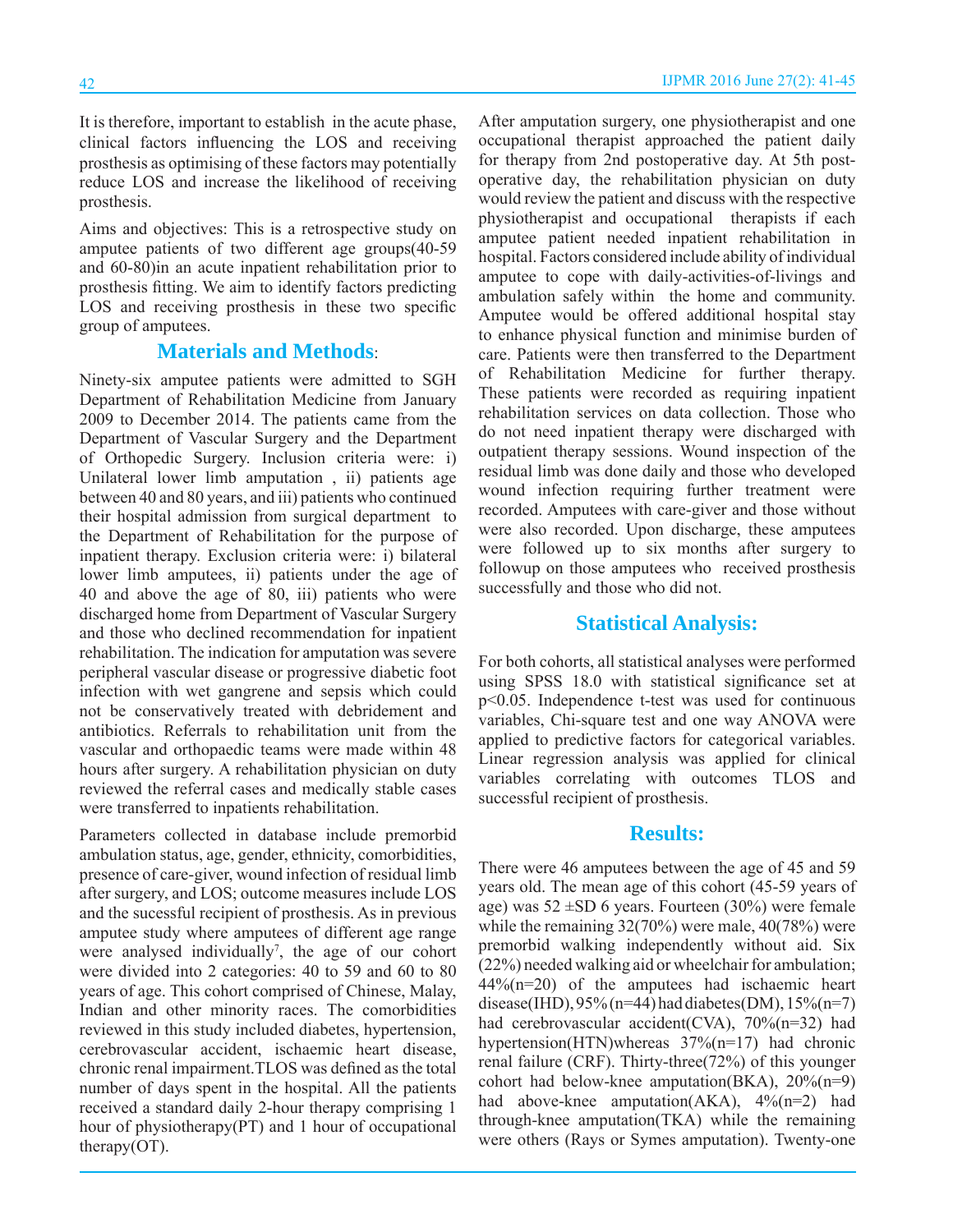| <b>Clinical variables</b>         | Age(40-59), $n=46$ | Age $(60-80)$ , n=50 |  |
|-----------------------------------|--------------------|----------------------|--|
| Mean age (years)                  | $52(\pm SD6)$      | $70(\pm SD7)$        |  |
| Gender:                           |                    |                      |  |
| Female                            | $14(30\%)$         | 21(42%)              |  |
| Male                              | 32(70%)            | 29(58%)              |  |
| Premorbid ambulation              | 40(78%)            | $25(50\%)$           |  |
| Independent without aid           |                    |                      |  |
| Walking aid or wheelchair         | 6(22%)             | $25(50\%)$           |  |
| <b>IHD</b>                        | 20(44%)            | 26(52%)              |  |
| <b>DM</b>                         | 44(95%)            | 45(90%)              |  |
| <b>HTN</b>                        | 32(70%)            | 44(88%)              |  |
| <b>CRF</b>                        | 17(37%)            | $25(50\%)$           |  |
| <b>CVA</b>                        | 7(15%)             | $10(20\%)$           |  |
| Amputation level:                 |                    |                      |  |
| <b>BKA</b>                        | 33(72%)            | 28(56%)              |  |
| <b>TKA</b>                        | $9(20\%)$          | $10(20\%)$           |  |
| <b>AKA</b>                        | 2(4%)              | 8(16%)               |  |
| Others                            | 2(4%)              | 4(8%)                |  |
| Wound infection                   | 20(44%)            | 17(34%)              |  |
| Care-giver                        | 21(46%)            | 33(66%)              |  |
| Inpatient rehabilitation services | 21(46%)            | 17(34%)              |  |
| TLOS(days)                        | $45(\pm SD 31)$    | $40(\pm SD 29)$      |  |

**Table 1 :** *Description of Demographics and Clinical Characteristics of the Two Groups of Amputee*

AKA: above-knee amputation, BKA: below-knee amputation, TKA: through-knee amputation, IHD: ischemic heart disease, DM: diabetes mellitus, CRF: chronic renal failure, CVA: cerebrovascular accident, HTN: hypertension, TLOS: total length-of-stay, SD: standard deviation.

(46%) in this group had care-giver to look after their daily functional needs. Postoperatively, 44%(n=20) of this cohort developed wound infection after surgery and  $46\%$ (n=21) in this group needed inpatient hospital rehabilitation before discharge while the remaining sought outpatient rehabilitation services.

There were 50 amputees in the older cohort of age 60 to 80 years. Their mean age was  $70 \pm SD$  7 years, 42%(n=21) were female and the rest were male, 50%(25) were independent without aid while the remaining half needed walking aid or wheelchair, 52%(n=26) had IHD, 90%(n=45) had DM, 20%(n=10) had CVA, 88%(n=44) had HTN and  $50\%$  (n=25) had CRF.

Twenty-eight cases (56%) in this cohort had BKA,  $20\%$ (n=10) had AKA,  $16\%$ (n=8) had TKA with the remaining 8%(n=4) under others. Postoperatively,  $66\%$ (n=33) had care-giver,  $34\%$ (n=17) developed wound infection and 34%(n=17) required inpatient rehabilitation services. The mean total length-of-stay (TLOS) in the younger cohort was  $45(\pm SD 31)$  days while the older cohort had mean TLOS of 40 days(±SD 29). These demographic information are summarised in Table 1.

When comparing the two cohorts, there was a higher proportion in the younger cohort with premorbid independence compared to older cohort. The latter cohort had higher proportion requiring wheelchair or walking aid ( $p<0.001$ ). The older cohort also had higher proportion of amputees with hypertension (p=0.025) and care-giver (p=0.039) compared to cohort of age 40 to 59 years old. There was no statistical significance difference between the two cohorts in terms of other comorbidities such as IHD, DM, CVA and CRF. Similarly, there were no differences between the two cohorts amputation level, wound infection, TLOS and proportion of patients who required further inpatient rehabilitation. These information are highlighted in Table 2.

Using regression analysis for the cohort of age 40-59, presence of IHD (B=22.4), wound infection (B=17.8)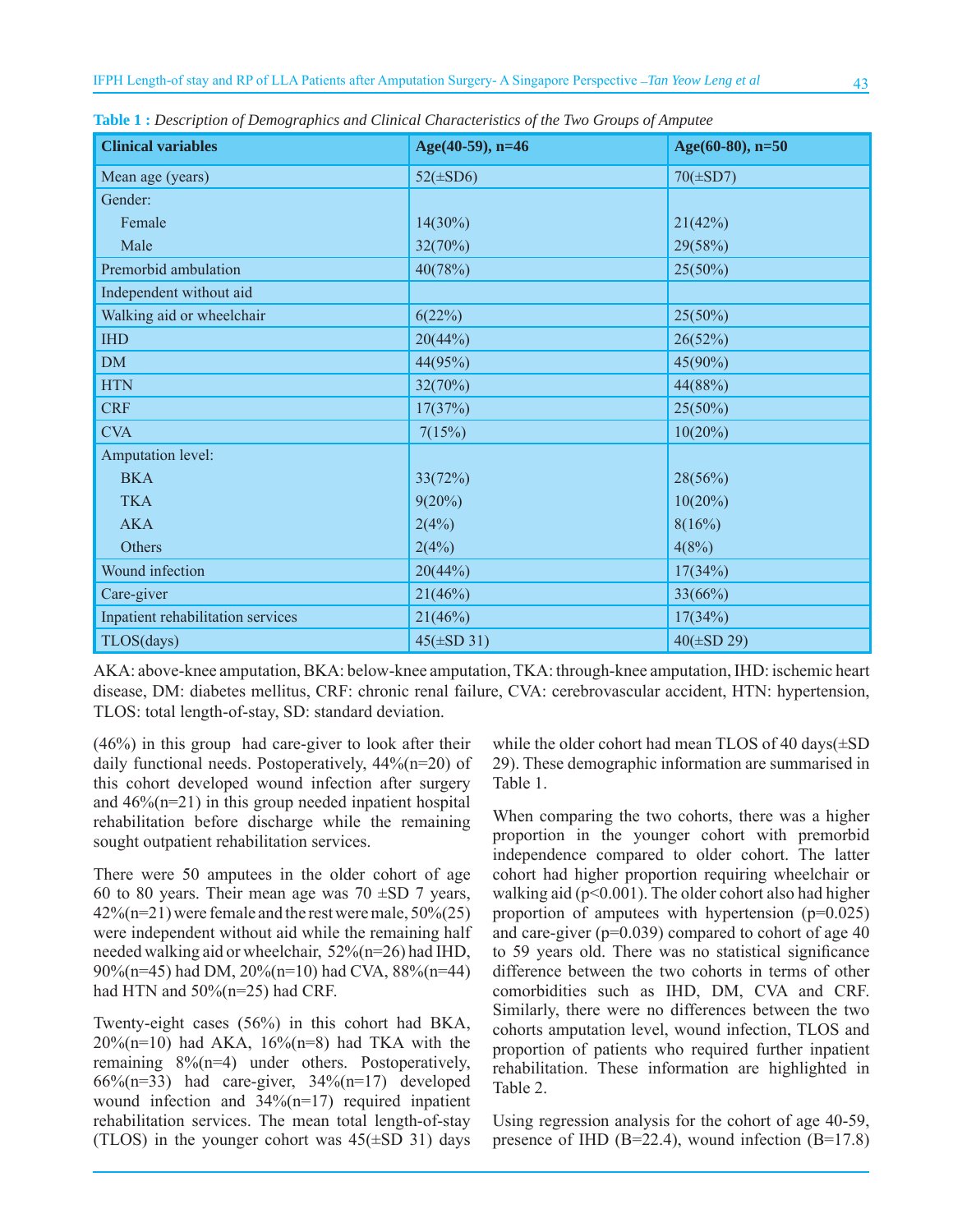| Clinical variables                | P-value   |
|-----------------------------------|-----------|
| Gender                            | 0.396     |
| Premorbid                         | $*<0.001$ |
| <b>IHD</b>                        | 0.314     |
| DM                                | 0.442     |
| <b>CVA</b>                        | 0.604     |
| <b>CRF</b>                        | 0.152     |
| <b>HTN</b>                        | $*0.025$  |
| <b>Amputation level:</b>          | 00        |
| <b>BKA</b>                        | 0.089     |
| <b>TKA</b>                        | 0.098     |
| <b>AKA</b>                        | 0.798     |
| Others                            | 0.681     |
| Wound infection                   | 0.298     |
| Care-giver                        | $*0.039$  |
| Inpatient rehabilitation services | 0.213     |
| <b>TLOS</b>                       | 0.322     |

**Table 2 :** *Comparison of Clinical Variables between 2 groups Using Chi-square Test and Independent t-test*

**Table 3 :** *Linear Regression of Clinical Variables Correlating TLOS and Receiving Prosthesis in 40-59 Years Old Amputee Group*

and those needing further inpatient rehabilitation (B=36.8) are predictors that correlated positively to increased TLOS (Table 3). Premorbid independence without aid (B=28.6) and presence of care-giver (B=23.3) led to a reduction of TLOS. For successful receiving of prosthesis at the later stage of rehabilitation, diabetes and CRF were negative predictors (B=0.69) and (B=0.31) respectively.

In the older cohort, presence of caregiver  $(B=18.6)$ led to shorter TLOS whereas those needing inpatient rehabilitation contributed to longer TLOS (B=25.61) (Table 4). Amputees who needed and spent time for inpatient rehabilitation had statistically significant higher chance of receiving prosthesis at a later stage(B=0.53).

## **Discussion:**

There is very scarce literature in Singapore or Southeast Asia that attempted to identify predictors for hospital length-of-stay and proportion of amputees eventually receiving lower limb prosthesis measures. Increase hospital length of stay contributes to increase hospital cost and it is crucial of healthcare providers to study and identify potential predictors. Jibby <sup>8</sup> studied factors associated with LOS amongst veteran amputees and

| <b>Variables with TLOS</b> | <b>Unstandardised</b><br>coefficient(B) | <b>P-value</b> | <b>Variables with receiving</b><br>prosthesis | <b>Unstandardised</b><br>coefficient (B) | <b>P-value</b> |
|----------------------------|-----------------------------------------|----------------|-----------------------------------------------|------------------------------------------|----------------|
|                            |                                         |                |                                               |                                          |                |
| <b>IHD</b>                 | 22.4                                    | $*0.029$       | <b>IHD</b>                                    | $-0.10$                                  | 0.988          |
| <b>DM</b>                  | 2.0                                     | 0.985          | DM                                            | $-0.69$                                  | $*0.043$       |
| <b>CRF</b>                 | 3.5                                     | 0.690          | <b>CRF</b>                                    | $-0.31$                                  | $*0.046$       |
| <b>HTN</b>                 | 2.4                                     | 0.808          | <b>HTN</b>                                    | $-0.14$                                  | 0.411          |
| Wound infection            | 17.8                                    | $*0.040$       | Wound infection                               | 0.04                                     | 0.794          |
| Care-giver                 | $-23.3$                                 | $*0.006$       | Care-giver                                    | 0.03                                     | 0.763          |
| Premorbid independent      | $-28.6$                                 | $*0.024$       | Premorbid independent                         | 0.34                                     | 0.084          |
| Inpatient rehabilitation   | 36.8                                    | $*<0.001$      | Inpatient rehabilitation                      | 0.06                                     | 0.644          |

Adjusted R square  $0.40/0.32$ ; \*Significant

**Table 4 :** *Linear Regression of Clinical Variables Affecting TLOS in 60-80 years Old Amputee Group*

| <b>Variables with TLOS</b> | <b>Unstandardised</b> | P - value | <b>Variables with receiv-</b> | <b>Unstandardised</b> | P - value |
|----------------------------|-----------------------|-----------|-------------------------------|-----------------------|-----------|
|                            | coefficient $(B)$     |           | ing prosthesis                | coefficient(B)        |           |
| <b>IHD</b>                 | 7.6                   | 0.399     | <b>IHD</b>                    | $-0.11$               | 0.424     |
| <b>DM</b>                  | 3.8                   | 0.796     | <b>DM</b>                     | 0.21                  | 0.376     |
| <b>CRF</b>                 | 1.9                   | 0.830     | <b>CRF</b>                    | 0.14                  | 0.312     |
| <b>HTN</b>                 | 12.3                  | 0.372     | <b>HTN</b>                    | 0.01                  | 0.956     |
| Wound infection            | 0.8                   | 0.934     | Wound infection               | $-0.16$               | 0.273     |
| Care-giver                 | $-18.6$               | $*0.040$  | Care-giver                    | 0.15                  | 0.265     |
| Premorbid independent      | $-9.65$               | 0.275     | Premorbid independent         | 0.15                  | 0.278     |
| Inpatient rehabilitation   | 25.61                 | $*0.008$  | Inpatient rehabilitation      | 0.53                  | $*0.001$  |
| *Significant               |                       |           |                               |                       |           |